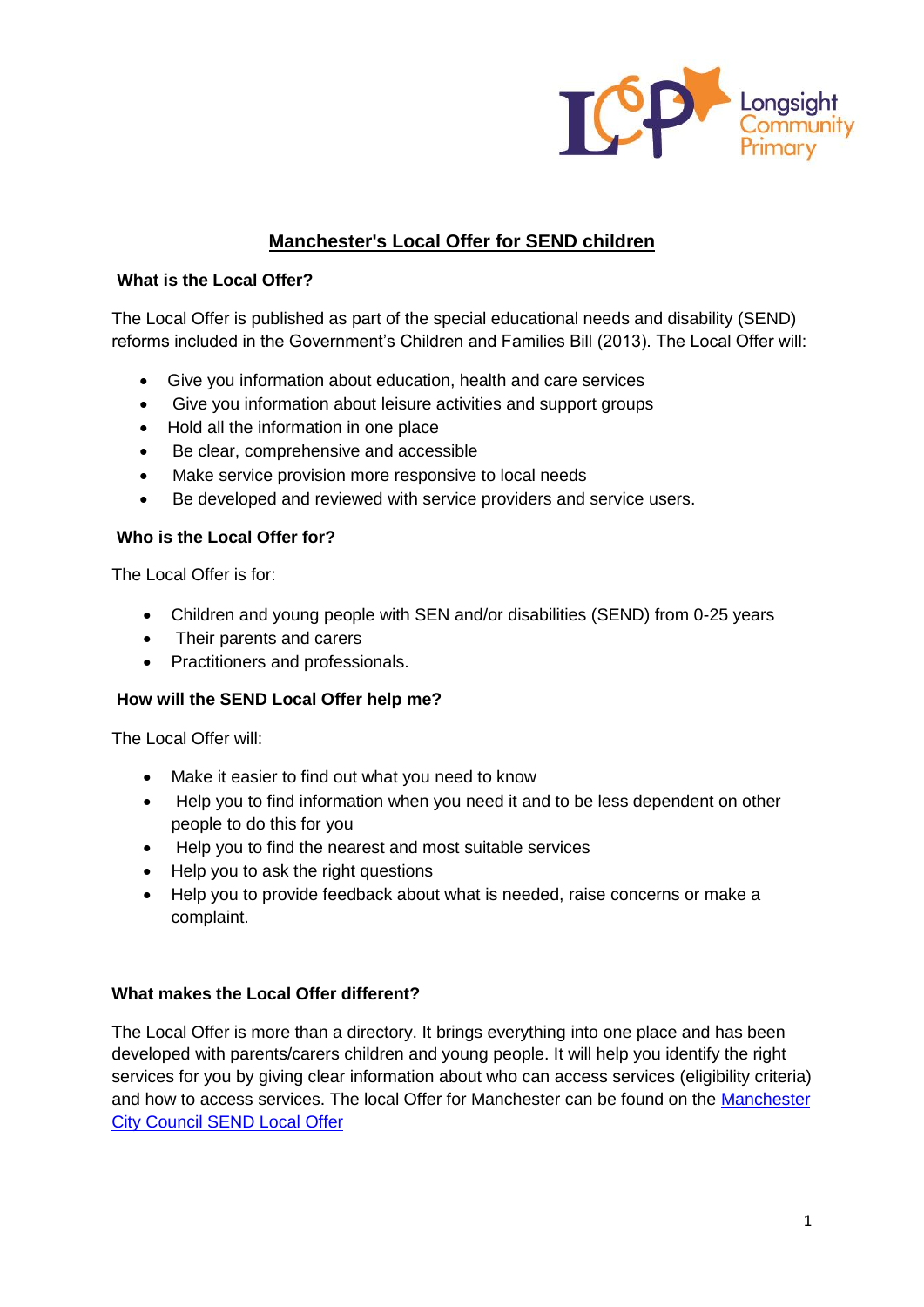# **Longsight Community Primary's Local SEND Offer**

## **Introduction**

Longsight Community Primary currently has 214 pupils on roll which comprises of a Reception Class through to Year 6. We have high aspirations and ambitions for all our children and check progress regularly to ensure that all children meet their potential. Summative assessments are carried out termly which then inform pupil progress meetings. At these meetings the class teacher and a member of the SLT analyse data and if needed, put additional support in place.

At Longsight Community Primary, we aim to offer excellence and choice to all our children, whatever their ability or needs. We have high expectations of all our children. We aim to achieve this through the removal of barriers to learning and participation. We want all our children to feel that they are a valued part of our school community. Through appropriate curricular provision, we respect the fact that children:

- have different educational and behavioural needs and aspirations;
- require different strategies for learning;
- acquire, assimilate and communicate information at different rates;
- need a range of different teaching approaches and experiences.

We expect all teachers respond to children's needs by:

- providing support for children who need help with communication, language and literacy;
- planning to develop children's understanding through the use of all their senses and of varied experiences;
- planning for children's full participation in learning, and in physical and practical activities;
- helping children to manage their behaviour and to take part in learning effectively and safely;
- helping individuals to manage their emotions, particularly trauma or stress, and to take part in learning.

If our assessments show that a child may have a learning difficulty, we use a range of strategies that make full use of all available classroom and school resources. This level of support is called SEN School Support. The child's class teacher will offer interventions that are different from or additional to those provided as part of the school's usual working practices. The class teacher will keep parents or carers informed and draw upon them for additional information. The Special Educational Needs Coordinator (SENCO), if not already involved, will become involved if the teacher and parents/carers feel that the child would benefit from further support. The SENCO will then take the lead in further assessments of the child's needs.

If the child continues to demonstrate significant cause for concern, a request for statutory assessment for a Education Health and Care Plan will be made to the LA. A range of written evidence including an up to date EP report about the child will support the request.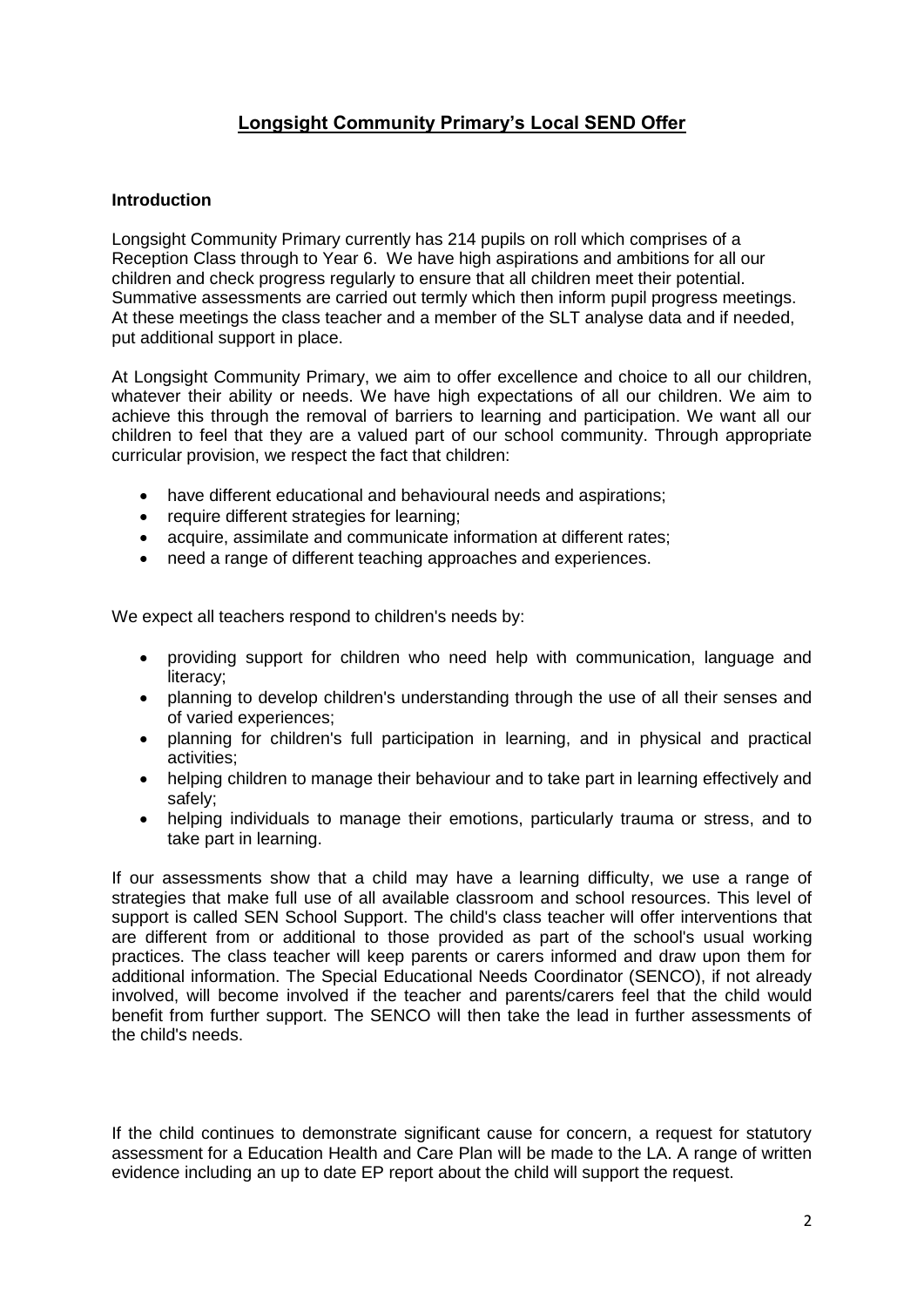#### **Interventions**

Wave 2 and 3 interventions take place for targeted pupils. Interventions include additional Language and Communication support and additional phonics and writing sessions. Support for behavioural difficulties takes place through our bespoke Learning Mentor programme.

### **Individual Education Plans (IEP)**

An IEP is written for every child who requires additional support. This outlines their strengths and needs and provides guidance for strategies and interventions that are used to support learning for that child. These are reviewed with parents at parents meetings and during SEND reviews meetings.

### **Multi-agency interventions/support**

Catalyst Educational Psychology Service Speech and Language Therapy Lancasterian specialist support for Hearing Impaired Pupils Royal Manchester Children's Hospital Diabetes Service

SEND Local Offer: Who to Contact in Manchester

**[Information, Advice and Support \(IAS\) Manchester](http://manchester.fsd.org.uk/kb5/manchester/fsd/organisation.page?record=nrfKKq0-Jz8)**

Telephone: 0161 209 8356

Email: parents@manchester.gov.uk

For free confidential and impartial information, advice and support about any matters relating to Special

Educational Needs and Disabilities of children and young people up to the age of 25 years.

Please contact the service if you wish to access an

[Independent Supporter](http://manchester.fsd.org.uk/kb5/manchester/fsd/service.page?record=u30UjEDFJEk)

to help you prepare for an Education, Health and Care Plan.

**[Statutory Assessment Team](http://manchester.fsd.org.uk/kb5/manchester/fsd/organisation.page?record=TDcFmom-F7g)**

Telephone: 0161 245 7439

Email: sen@manchester.gov.uk